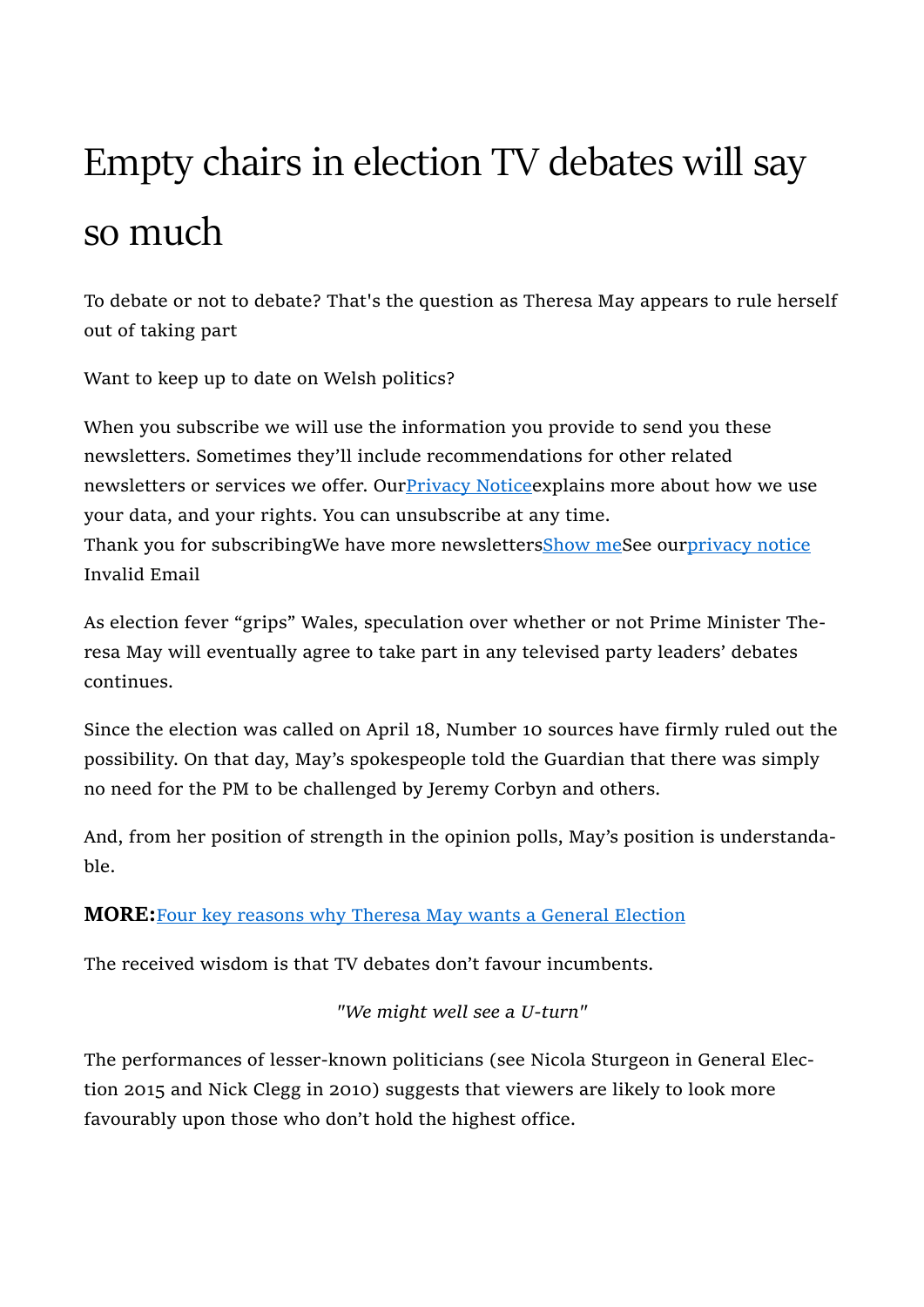But last week ITV announced that it would go ahead with a leaders' debate without May or Jeremy Corbyn, who has indicated that should the Prime Minister not appear, neither will he.

Today the BBC announced that May and Corbyn will take part in a Question Time special together on June 2 but there was no debate commitment, only that the channel would feature one featuring "senior figures" from seven parties on May 31.

An hour is a long time in modern politics though, and given that May's campaign is progressing with such distinct unease we might well see a U-turn of Cameronian proportions.

She began promisingly enough, with a commitment to "actually get out and about and meet the voters" but recent Brexit difficulties, a clear determination to not actually meet any voters at all and the wish to restrict media coverage of her movements by locking reporters away has meant that the Prime Minister looks more like the Prime Sinister.

### The power to engage

Unapproachable and distant, perhaps a TV debate would ignite her campaign and breathe life into an election which overall has thus far failed to engage.

If recent surveys are to be believed there is certainly public appetite for debates. In the 2015 election a YouGov poll showed that 69% of respondents thought they should be held, with 57% saying they were good for democracy.

## MORE:Leanne Wood says Theresa May should be 'empty chaired' if she refuses to take part in TV debates

Add to this the fact that seven million people then tuned into to ITV to watch the leaders of the seven major parties debate and we have a modern political phenomenon.

Research group Panelbase also found, in a survey of more than 3,000 people, that of those influenced by TV, 61% were influenced by live political debates, 38% by national news and only 16% by party political broadcasts.

Under these circumstances it would seem to be a mistake for May to decline to appear. Her non-attendance would only add to the image of a disconnected leader – particularly if, as has been suggested, her absence would be signified by the presence of an empty chair.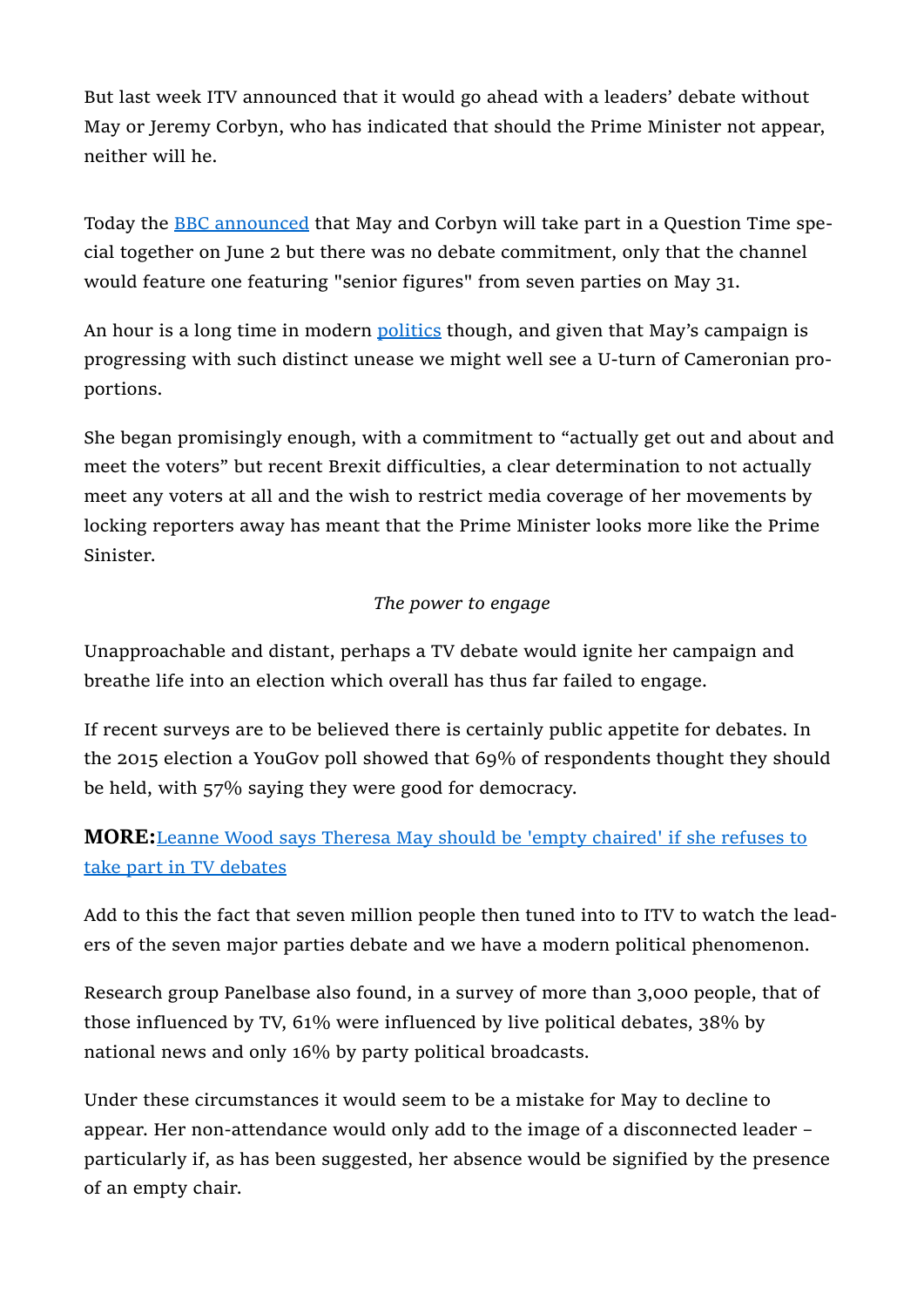#### Decades behind the US

The TV debates, in the UK at least, are a relatively new development.

In 2010, Gordon Brown, Nick Clegg and David Cameron appeared in three 90-minute programmes on ITV, Sky and the BBC respectively. They were in many ways exhausting events and the real surprise was not so much the emergence of Clegg as a serious debater but that the idea had taken so long to come to fruition.

(Image: Ken McKay/ITV/REX/PA Wire)

In 1964 Labour's Harold Wilson challenged Tory PM Alec Douglas-Home to what is now called a "face off".

Wilson was then the new breed of politician embracing the "white heat" of technology, determined to reform the political landscape. He saw himself very much in the mould of John F Kennedy and there is no doubt that Wilson was influenced by the Kennedy – Nixon presidential debates of 1960, the first to occur on US television.

The first of these unquestionably changed western political communication as the younger, more handsome and debonair Democrat JFK stood opposite the "sickly and sweaty" Republican Richard Nixon.

Popular history tells us that those who listened to the debate on radio had Nixon victorious while the majority of the population (TV audiences have been estimated as high as 74 million) who watched on TV had Kennedy as the clear winner.

The Republicans were so disconcerted by the whole experience that TV debates did not occur again until 1976, some 16 years later. But the point is that how a politician looked and presented themselves visually was gaining currency.

"We were never up for it"

In the years that followed in the UK it was mainly the sitting leaders who consistently refused to be drawn to debate. Or to be more accurate, party leaders ahead in the polls preferred not to take the risk.

In 2001, Tony Blair was in such a position of strength that Lance Price, his special advisor, revealed that: "We were never up for it. We were way out ahead in the polls. It wasn't a question of whether or not we would agree; it was a question of when and by what means we would get out of it."